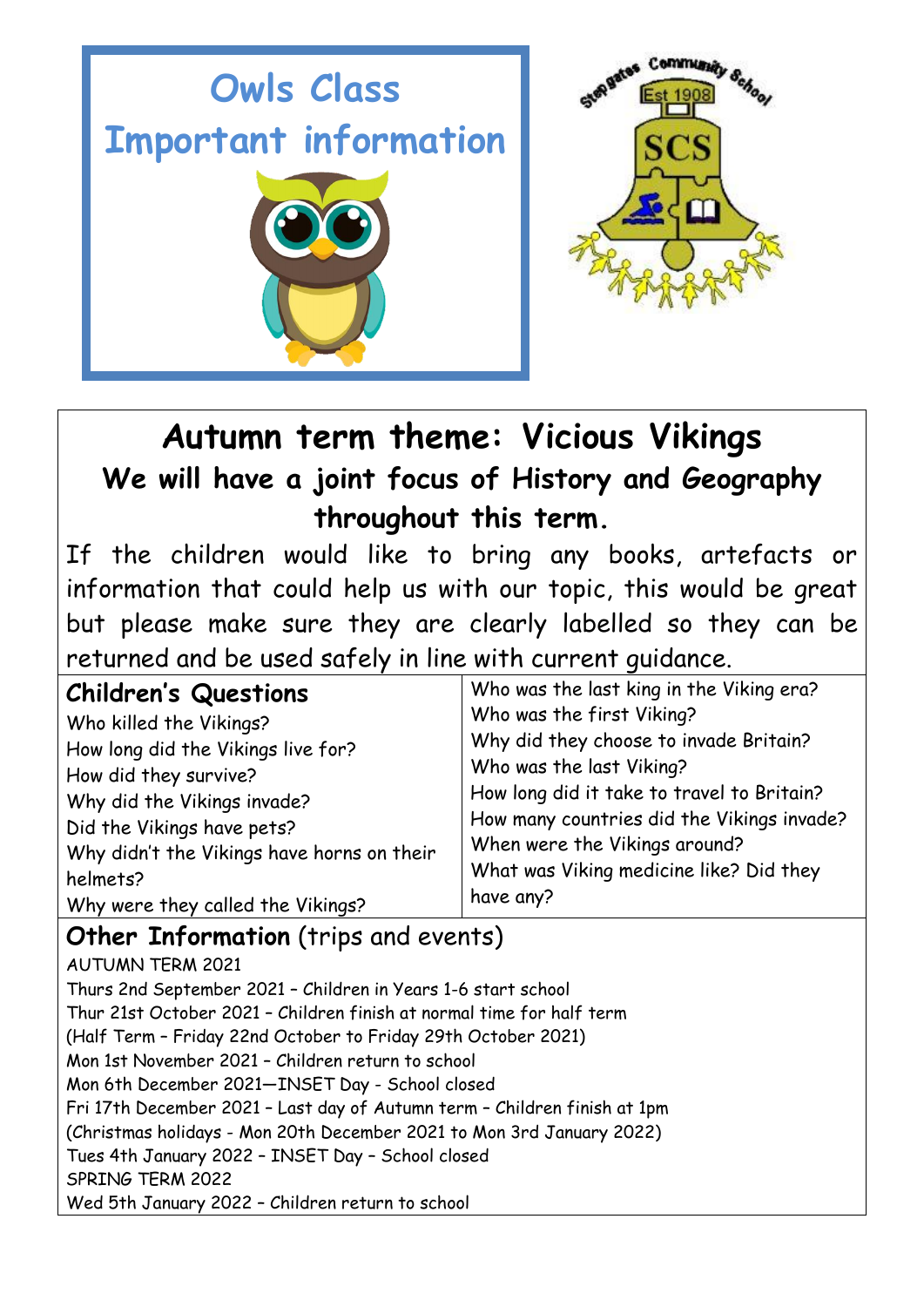# **Owls Autumn Term Overview Vicious Vikings**



| English<br>"I was thereViking<br>Invasion" by Stuart Hill<br>To Asgard! Poetry<br><b>Viking Sagas</b>                                                                      | Maths<br>Number and Place Value<br><b>Addition and Subtraction</b><br>$\bullet$<br>Statistics<br>$\bullet$<br>Multiplication and Division<br>$\bullet$<br>Perimeter and Area | <b>Science</b><br>Living Things and Their<br><b>Habitats</b><br>Animals, Including Humans                                                                                    |
|----------------------------------------------------------------------------------------------------------------------------------------------------------------------------|------------------------------------------------------------------------------------------------------------------------------------------------------------------------------|------------------------------------------------------------------------------------------------------------------------------------------------------------------------------|
| Computing<br>Online Safety and Exploring<br>Purple Mash<br>Concept Maps<br><b>Game Creator</b>                                                                             | DT<br>'Let's Go Fly a Kite'                                                                                                                                                  | Art<br>Artist of the month:<br>Sept: Phyllida Barlow<br>Oct: Sean Charmatz<br>Nov: Henri Mattise<br>Dec: Anthony Browne                                                      |
| <b>History</b><br>Vikings                                                                                                                                                  | Geography<br>United Kingdom and Europe-<br>Scandinavia                                                                                                                       | <b>PE</b><br>Getset4PE-<br>Outdoor Adventurous<br>Activities (OAA)<br>Yoga<br>Dance                                                                                          |
| <b>RE</b><br>What is the 'Golden Rule'?<br>How can churches help us<br>$\bullet$<br>to understand Christian<br>beliefs?<br>Why is light an important<br>sign at Christmas? | <b>PSHE</b><br>Jigsaw-<br>Being me in my world<br>$\bullet$<br>Celebrating differences<br>$\bullet$                                                                          | Music<br>Livin' on a Prayer<br>Classroom Jazz (1)<br>Composer of the month:<br>Sept: John Williams<br>Oct: Wolfgang Amadeus<br>Mozart<br>Nov: Bob Marley<br>Dec: Bing Crosby |